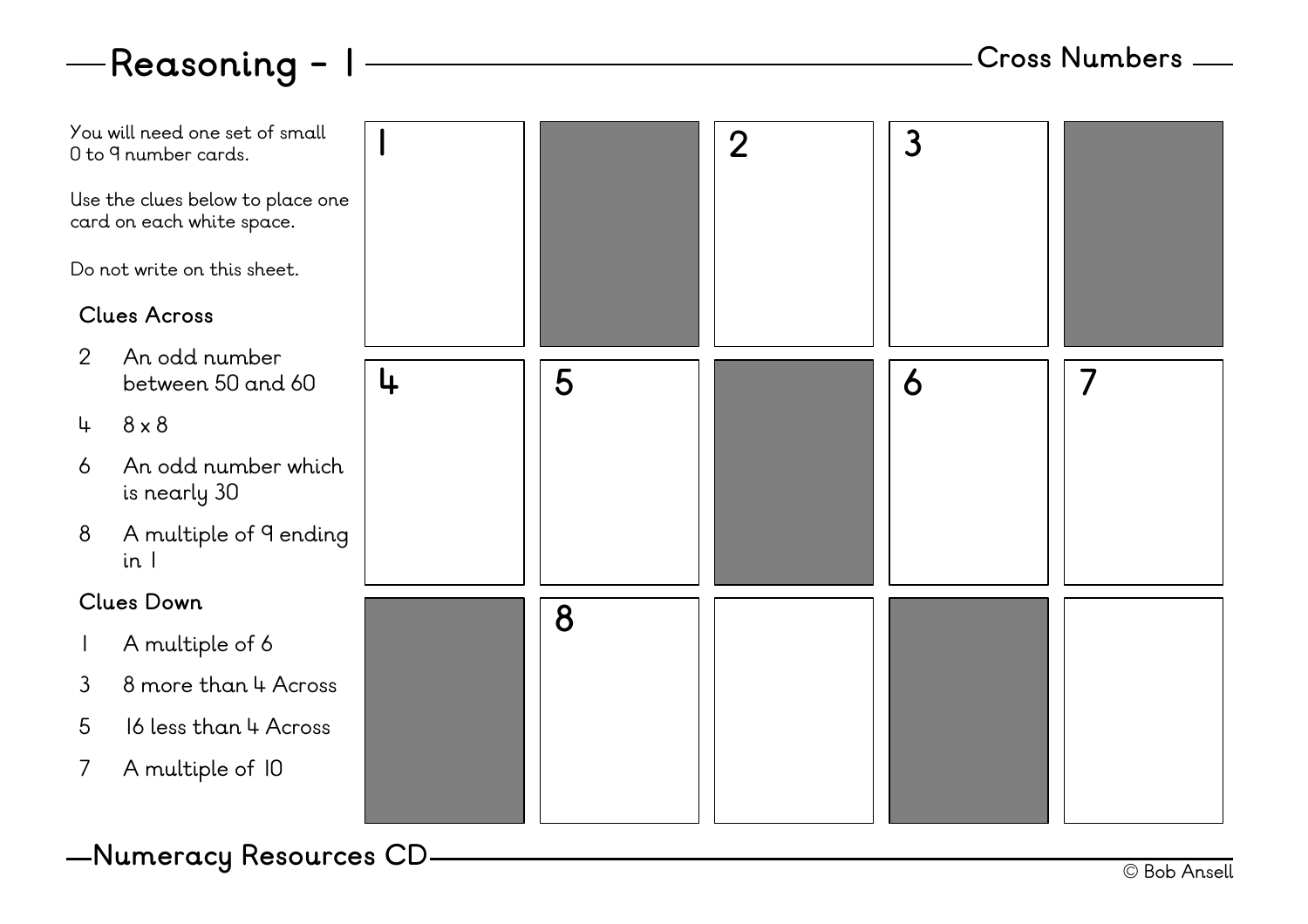

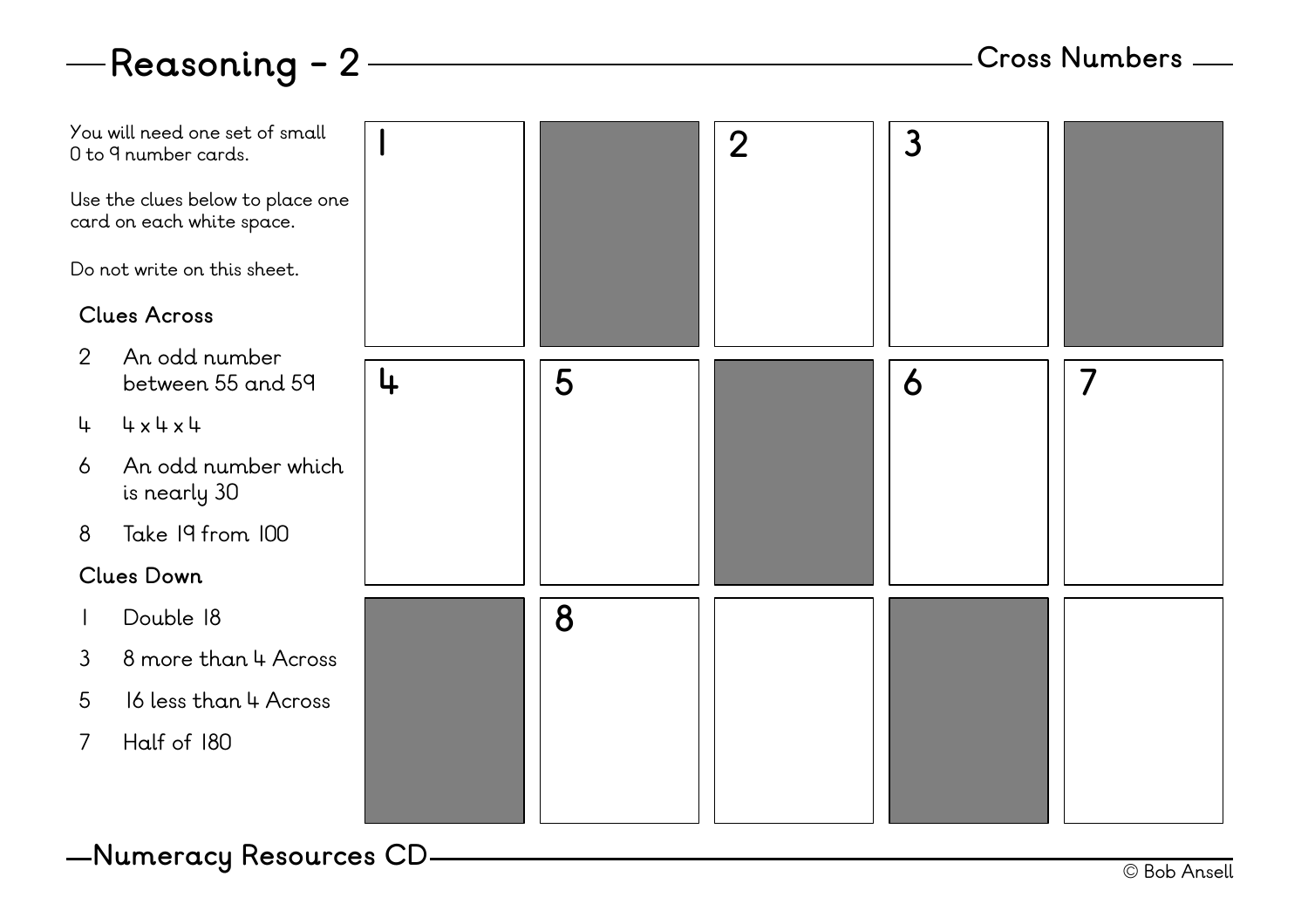## **Reasoning - 3**



© Bob Ansell **Numeracy Resources CD**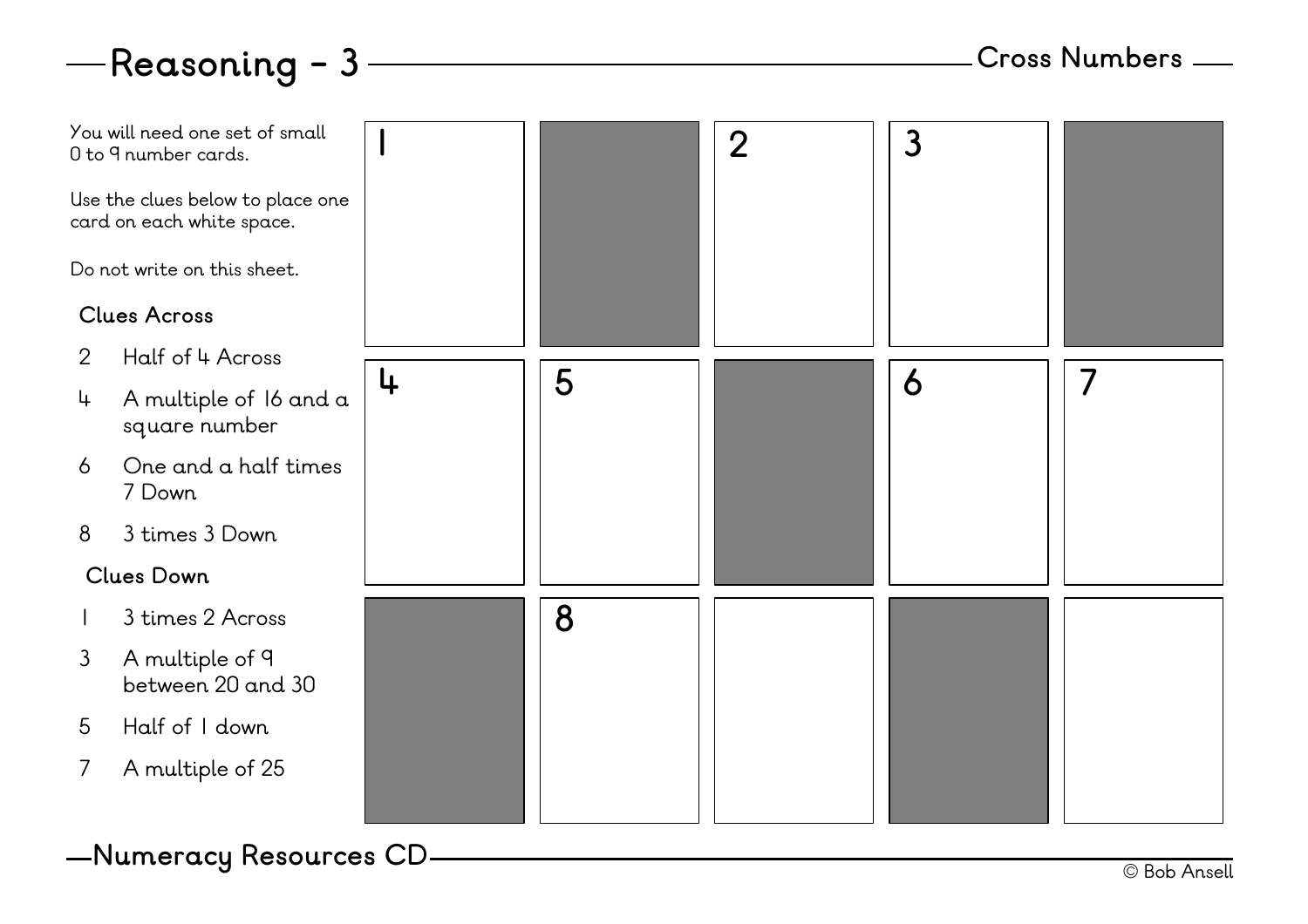



© Bob Ansell **Numeracy Resources CD**